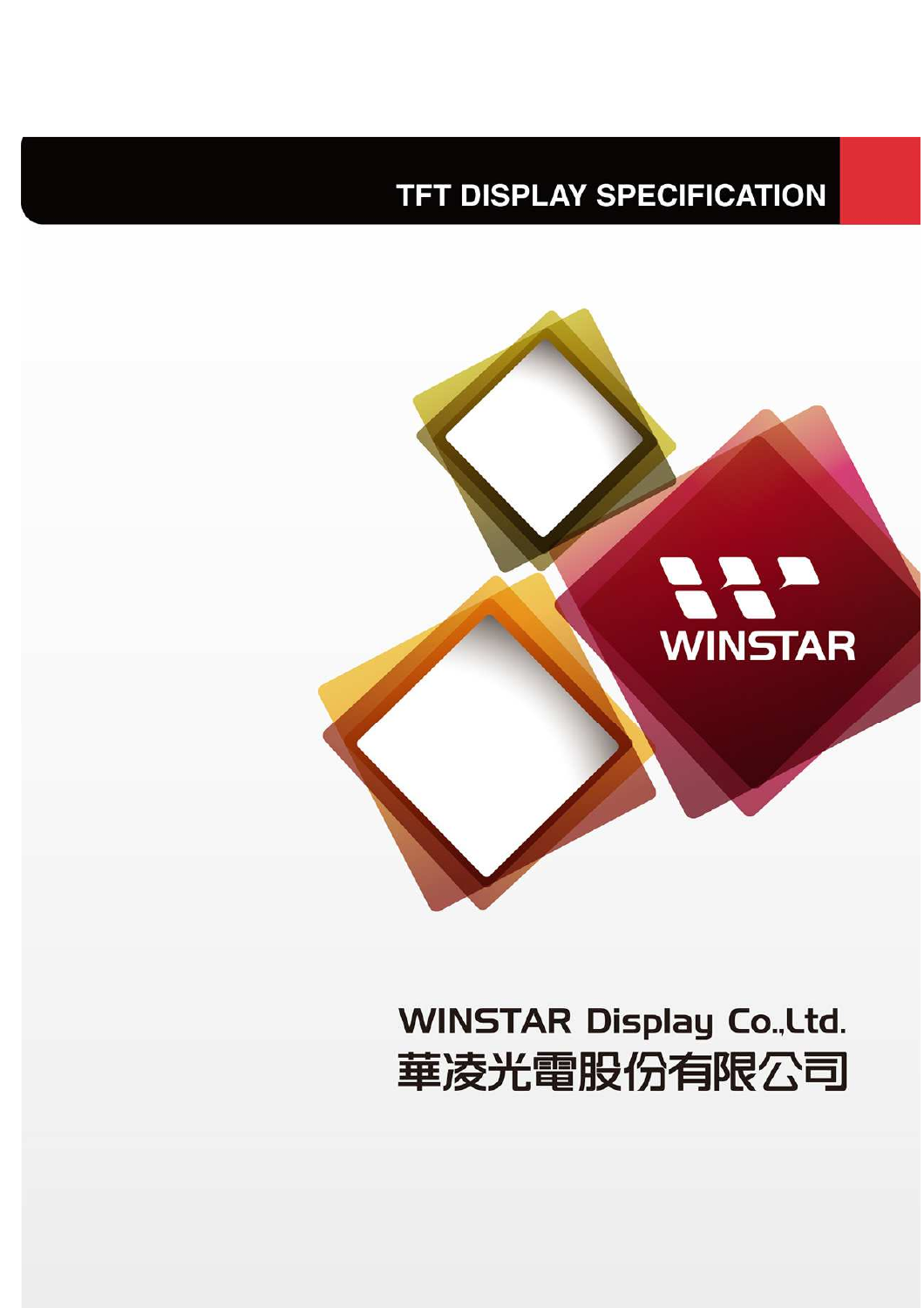



*WEB: https://www.winstar.com.tw E-mail: sales@winstar.com.tw* 

#### **SPECIFICATION**

### **MODULE NO.: WF24LTYAJDNN0#**

### General Specifications

| <b>Item</b>           | <b>Dimension</b>                         | <b>Unit</b> |
|-----------------------|------------------------------------------|-------------|
| <b>Size</b>           | 2.4                                      | inch        |
| Dot Matrix            | 240 x RGB x 320(TFT)                     | dots        |
| Module dimension      | $42.72(W) \times 60.26(H) \times 2.8(D)$ | mm          |
| Active area           | 36.72 x 48.96                            | mm          |
| Dot pitch             | $0.153 \times 0.153$                     | mm          |
| LCD type              | TFT, Normally Black, Transmissive        |             |
| Controller IC         | ILI9341V or equivalent                   |             |
| Viewing angle         | 80/80/80/80                              |             |
| <b>Aspect Ratio</b>   | Portrait                                 |             |
| <b>Backlight Type</b> | <b>LED, Normally White</b>               |             |
| <b>Touch Panel</b>    | <b>Without Touch Panel</b>               |             |
| Surface               | Glare                                    |             |

\*Color tone slight changed by temperature and driving voltage.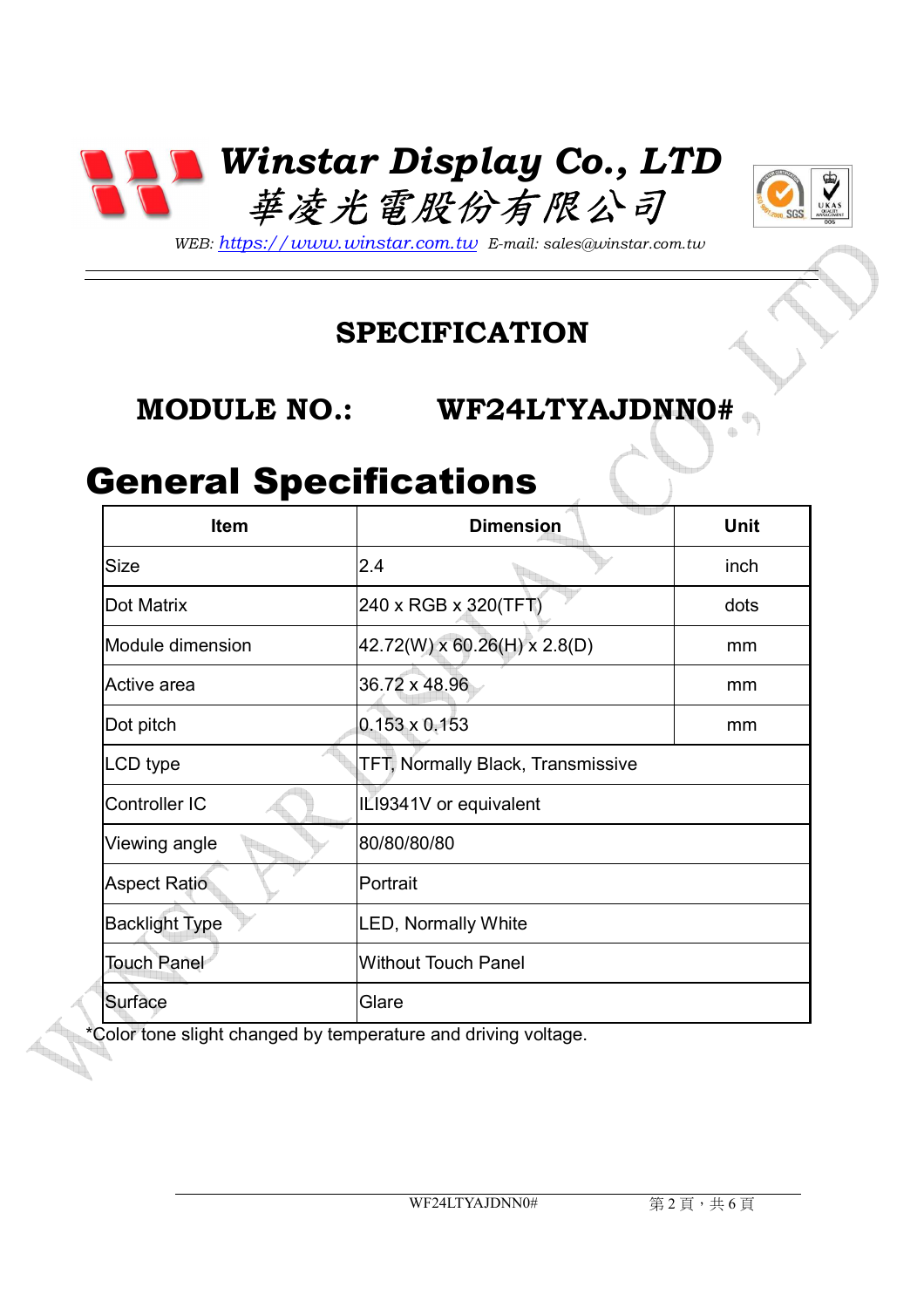# Absolute Maximum Ratings

| <b>Item</b>                  | Symbol | Min   | <b>Typ</b> | <b>Max</b> | <b>Unit</b> |
|------------------------------|--------|-------|------------|------------|-------------|
| <b>Operating Temperature</b> | TOP    | $-20$ |            | $+70$      | °C          |
| Storage Temperature          | TST    | $-30$ |            | $+80$      | $\circ$     |

### Electrical Characteristics

**1. Operating conditions:** 

| Item                      | Symbol       | Min                              | <b>Typ</b> | <b>Max</b> | <b>Unit</b> |
|---------------------------|--------------|----------------------------------|------------|------------|-------------|
| Supply Voltage For Analog | <b>VCI</b>   | 2.5                              |            | 3.3        |             |
| Supply Voltage For Logic  | <b>IOVCC</b> | 2.5                              |            | 3.3        |             |
| Supply Current For LCM    | <b>ICC</b>   | <b>IOVCC=VCI</b><br>$=$ VCC=3.0V | 6          |            | mA          |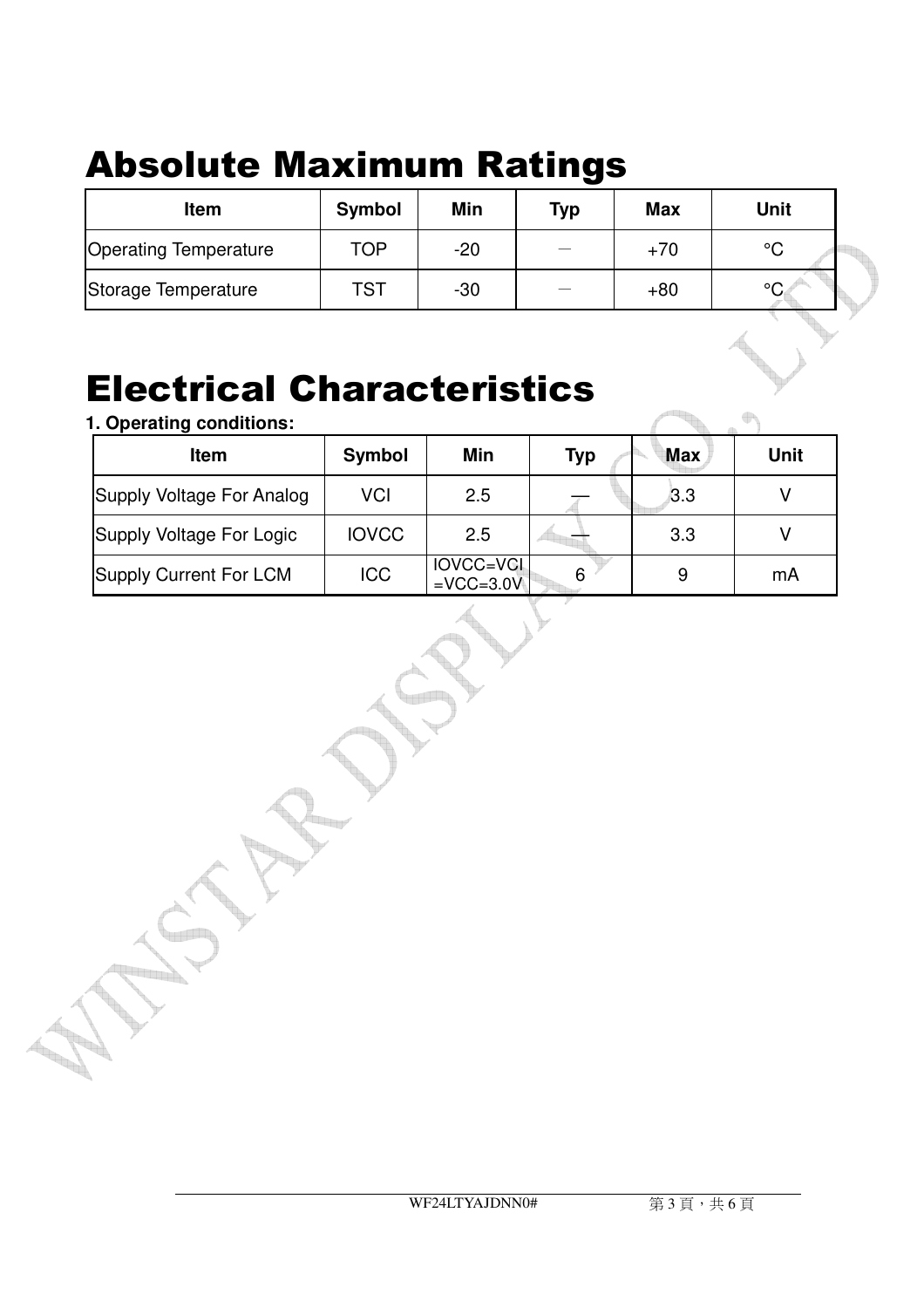## Interface

**LCM PIN Definition** 

| <b>NO</b><br><b>Symbol</b> |                 | <b>Function</b>                                                                                                                                                                                                                                                                                                                                 |              |  |  |
|----------------------------|-----------------|-------------------------------------------------------------------------------------------------------------------------------------------------------------------------------------------------------------------------------------------------------------------------------------------------------------------------------------------------|--------------|--|--|
| $\mathbf{1}$               | <b>GND</b>      | Ground                                                                                                                                                                                                                                                                                                                                          | $\mathsf{P}$ |  |  |
| $2 - 6$                    | <b>NC</b>       | No connection                                                                                                                                                                                                                                                                                                                                   |              |  |  |
| $\overline{7}$             | <b>VCI</b>      | High voltage power supply for analog circuit blocks<br>$(2.5 \sim 3.3 \text{ V})$                                                                                                                                                                                                                                                               | $\mathsf{P}$ |  |  |
| 8                          | <b>IOVCC</b>    | Low voltage power supply for interface logic circuits<br>$(2.5 \sim 3.3 \text{ V})$                                                                                                                                                                                                                                                             | P            |  |  |
| 9                          | <b>TE</b>       | Tearing effect output pin to synchronize MPU to frame writing,<br>activated by S/W command. When this pin is not activated,<br>this pin is low.<br>If not used, open this pin.                                                                                                                                                                  | $\Omega$     |  |  |
| 10                         | <b>CS</b>       | Chip select signal.                                                                                                                                                                                                                                                                                                                             |              |  |  |
| 11                         | D/CX(SCL)       | (D/CX): This pin is used to select "Data or Command" in the<br>parallel interface.<br>When $DCX = 1$ , data is selected.<br>When $DCX = 0$ , command is selected.<br>(SCL): This pin is used as the serial interface clock in 3-wire<br>9-bit/4-wire 8-bit serial data interface.<br>If not used, this pin should be connected to IOVCC or GND. |              |  |  |
| 12                         | WR(SPI_D/C)     | (WRX) - 8080- $I$ /8080- $I\!I$ system: Serves as a write signal<br>and writes data at the rising edge.<br>(D/CX) - 4-line system: Serves as the selector of command or<br>parameter.<br>Fix to IOVCC level when not in use.                                                                                                                    |              |  |  |
| 13                         | <b>RD</b>       | 8080- I /8080- II system (RDX): Serves as a read signal and<br>MCU read data at the rising edge.<br>Fix to IOVCC level when not in use.                                                                                                                                                                                                         |              |  |  |
| 14-29                      | DB0~DB15        | 18-bit parallel bi-directional data bus for MCU system.<br>Fix to GND level when not in use.                                                                                                                                                                                                                                                    | I/O          |  |  |
| 30 <sub>1</sub>            | <b>RESET</b>    | This signal will reset the device and must be applied to<br>properly initialize the chip.<br>Signal is active low.                                                                                                                                                                                                                              |              |  |  |
| 31                         | IM <sub>0</sub> |                                                                                                                                                                                                                                                                                                                                                 |              |  |  |
| 32                         | IM <sub>1</sub> | Select the MCU interface mode                                                                                                                                                                                                                                                                                                                   |              |  |  |
| 33                         | IM <sub>2</sub> |                                                                                                                                                                                                                                                                                                                                                 |              |  |  |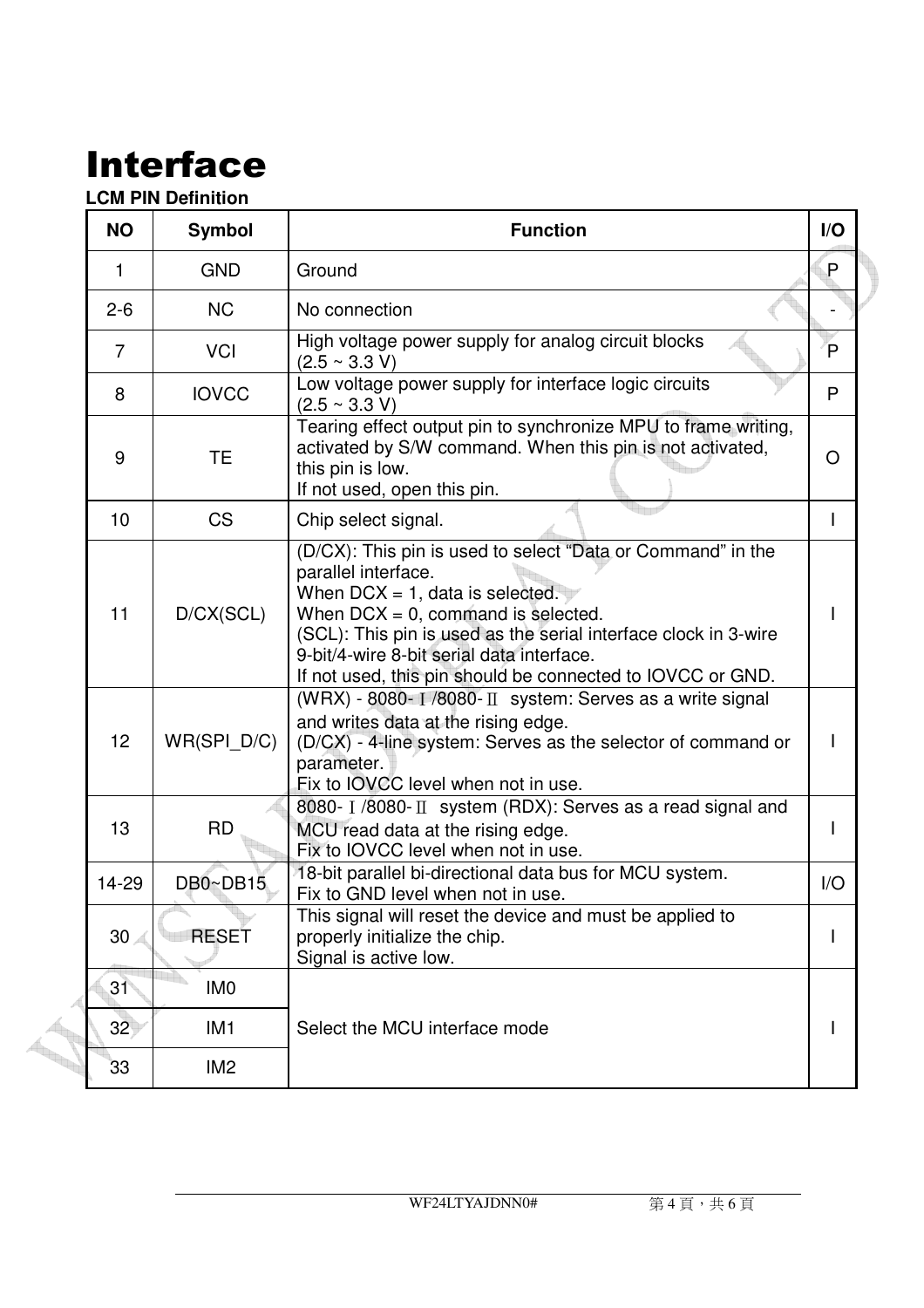|    |             | IM2        |                                                                                                                                                    |                 |                                         | DB Pin in use    |             |     |  |
|----|-------------|------------|----------------------------------------------------------------------------------------------------------------------------------------------------|-----------------|-----------------------------------------|------------------|-------------|-----|--|
|    |             |            | <b>IM1</b>                                                                                                                                         | IM <sub>0</sub> | <b>MCU-Interface Mode</b>               | Register/Content | <b>GRAM</b> |     |  |
|    |             | 0          | 0                                                                                                                                                  | $\mathbf{0}$    | 80 MCU 8-bit bus<br>interface I         | D[7:0]           | D[7:0]      |     |  |
|    |             | 0          | 0                                                                                                                                                  | 1               | 80 MCU 16-bit bus<br>interface I        | D[7:0]           | D[15:0]     |     |  |
|    |             | 0          | 1                                                                                                                                                  | $\overline{0}$  | 80 MCU 9-bit bus<br>interface I         | D[7:0]           | D[8:0]      |     |  |
|    |             | 0          | 1                                                                                                                                                  | 1               | 80 MCU 18-bit bus<br>interface I        | D[7:0]           | D[17:0]     |     |  |
|    |             | 1          | $\bf{0}$                                                                                                                                           | 1               | 3-wire 9-bit data serial<br>interface I | SDA: In/OUT      |             |     |  |
|    |             | 1          | 1                                                                                                                                                  | 0               | 4-wire 8-bit data serial<br>interface I | SDA: In/OUT      |             |     |  |
|    |             |            | MPU Parallel interface bus and serial interface select<br>If use RGB Interface must select serial interface.<br>*: Fix this pin at IOVCC or GND. 4 |                 |                                         |                  |             |     |  |
| 34 | <b>DB16</b> | <b>RGB</b> | 18-bit parallel bi-directional data bus for MCU system and                                                                                         |                 |                                         |                  |             |     |  |
| 35 | <b>DB17</b> |            | interface mode<br>Fix to GND level when not in use.                                                                                                |                 |                                         |                  |             |     |  |
| 36 | <b>LEDK</b> |            | Cathode of LED backlight.                                                                                                                          |                 |                                         |                  |             |     |  |
| 37 | <b>LEDK</b> |            | Cathode of LED backlight.                                                                                                                          |                 |                                         |                  |             | P   |  |
| 38 | <b>LEDA</b> |            | Anode of LED backlight.                                                                                                                            |                 |                                         |                  |             | P   |  |
| 39 | <b>SDA</b>  |            | SDA: Serial in/out signal.<br>The data is applied on the rising edge of the SCL signal.<br>If not used, fix this pin at IOVCC or GND.              |                 |                                         |                  |             | 1/O |  |
| 40 | <b>NC</b>   |            | Not used, open this pin                                                                                                                            |                 |                                         |                  |             | N   |  |

**Termit**